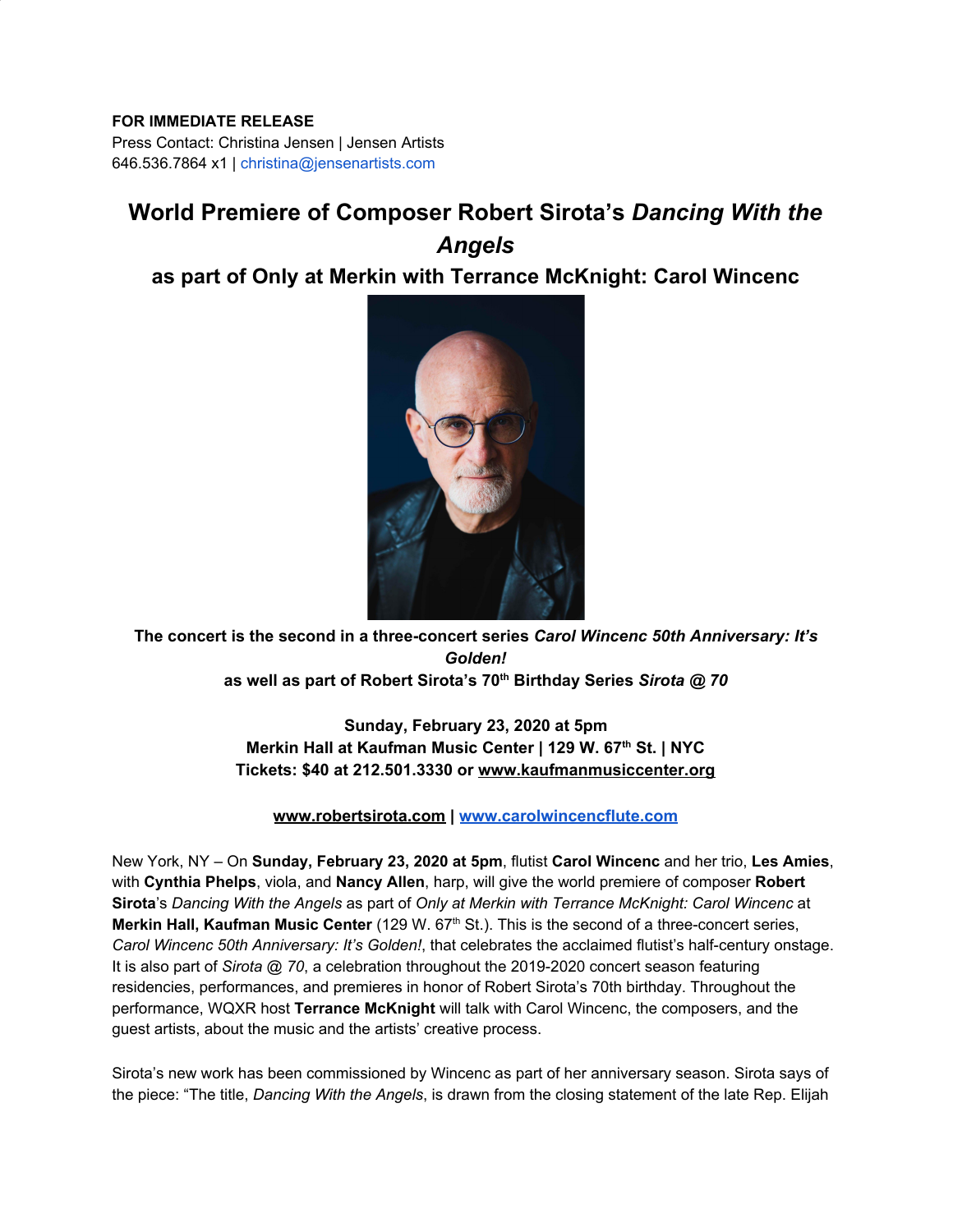Cummings, Chair of the House Oversight Committee, which ended the Michael Cohen hearing in February 28, 2019: 'When we're dancing with the angels, the question we'll be asked: In 2019, what did we do to make sure we kept our democracy intact? Did we stand on the sidelines and say nothing?' The angels I invoke for this narrative are the most powerful of all, the Archangels – defenders of the righteous, bringers of hope and healing: Gabriel the Messenger, Raphael the Healer, Uriel the Wise, and Michael the Warrior."

The February 23 concert also includes the world premiere of Sato Matsui's *The Goldenrod Sonata* for flute and piano performed by Carol Wincenc with Bryan Wagorn, and Minuet and "Dance of the Blessed Spirits" from Gluck's *Orfeo ed Euridice.*

Carol Wincenc is one of the most celebrated flutists performing today. A Grammy-nominated artist, she has performed worldwide with major orchestras and at name festivals and has collaborated as a chamber musician with eminent ensembles and soloists. Her virtuosity, deeply heartfelt musicality, and ebullient charisma have combined to make her that rare musician  $-$  a star solo flutist  $-$  for five decades.

Over five decades, composer **Robert Sirota** has developed a distinctive voice, clearly discernible in all of his work – whether symphonic, choral, stage, or chamber music. Writing in the *Portland Press Herald*, Allan Kozinn asserts: "Sirota's musical language is personal and undogmatic, in the sense that instead of aligning himself with any of the competing contemporary styles, he follows his own internal musical compass."

Sirota's work has been performed by orchestras across the US and Europe; ensembles such as Alarm Will Sound, Sequitur, yMusic, Chameleon Arts, and Dinosaur Annex; the Chiara, American, Ethel, Elmyr, Blair, and Telegraph String Quartets; the Peabody, Concord, and Webster Trios; and at festivals including Tanglewood, Aspen, Yellow Barn, and Cooperstown; Bowdoin Gamper and Bowdoin International Music Festival; and Mizzou International Composers Festival. Recent commissions include the American Guild of Organists, the American String Quartet, Alarm Will Sound, the Naumburg Foundation, the Sierra Chamber Society, Les Amies, Concert Artists of Baltimore, and yMusic.

Recipient of grants from the Watson and Guggenheim Foundations, United States Information Agency, National Endowment for the Arts, Meet the Composer, and the American Music Center, Sirota's works are recorded on the Capstone, Albany, New Voice, Gasparo and Crystal labels. His music is published by Muzzy Ridge Music, Schott, Music Associates of New York, MorningStar, Theodore Presser, and To the Fore.

In addition to his active career as a composer, Sirota has held top leadership positions in four major music schools: Boston University (Director 1986-91), New York University (Chair, Music Dept. 1992-95)) the Peabody Conservatory (Director, 1995-2005), and Manhattan School of Music (President, 2005-2012).

A native New Yorker, Sirota studied at Juilliard, Oberlin, and Harvard and divides his time between New York and Searsmont, Maine with his wife, Episcopal priest and organist Victoria Sirota. They frequently collaborate on new works, with Victoria as librettist and performer, at times also working with their children, Jonah and Nadia, both world-class violists.

**Carol Wincenc**, hailed "Queen of the flute" by *New York Magazine*, was first prize winner of the 1978 (sole) Naumburg Solo Flute Competition, as well as the recipient of the Lifetime Achievement Award from